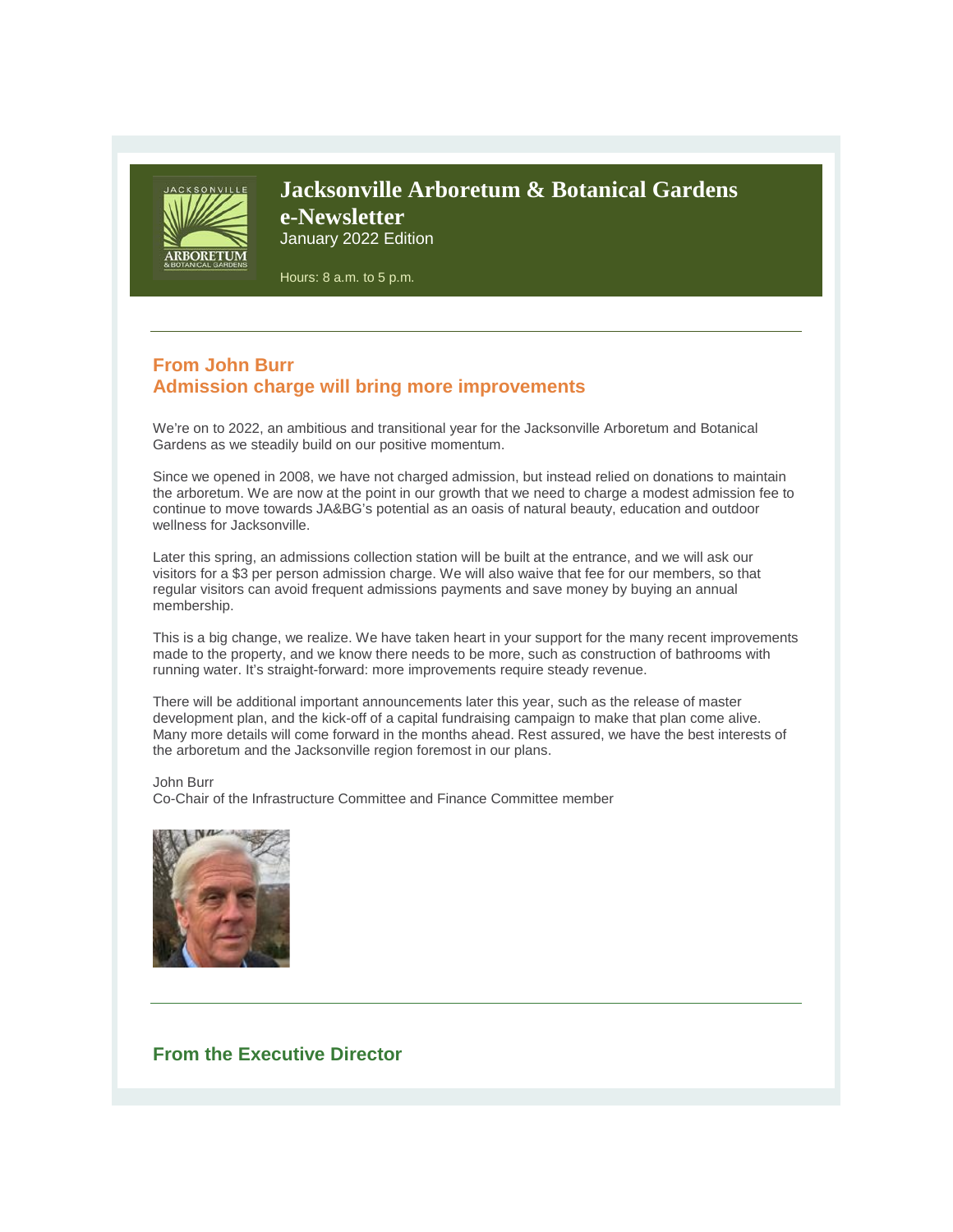### **Dazzling Success - Thank you for supporting our first-ever light show!**

Thank you to all those in the community who purchased tickets to the first-ever holiday light show at the Jacksonville Arboretum and Botanical Gardens. We are very grateful for your generous support of this fundraising event.These funds help us elevate the arboretum and fund the botanical garden's operation throughout the year.

This year there were unique member opportunities to purchase tickets at a discounted rate for this event. In 2022, members should look for announcements in early November for the discount promo code for our Dazzling Nights event. If you would like to experience the membership perks throughout the year, such as free unlimited visits to the arboretum & discounted event prices, please sign up soon. See the link at the bottom of the newsletter.



We have partnered with *The Memoir Agency* to present an improved show every year at the Jacksonville Arboretum and Botanical Gardens. Please join us next holiday season whether you are a member or just curious about what delights you may find in the great outdoors.

Executive Director Dana J. Doody



#### **Upcoming Events at the Arboretum**

#### **Sunday, February 13, 2022 - 12:30 p.m. to 3:30 p.m.**

**Seeds of Joy** presented by New Age Hippy and Streams of Sound (a third-party event) This free event is a beautiful festival of song and healing for World Sound Healing Day. For more information:

<https://newagehippy.com/event/seeds-of-joy-world-sound-healing-day/>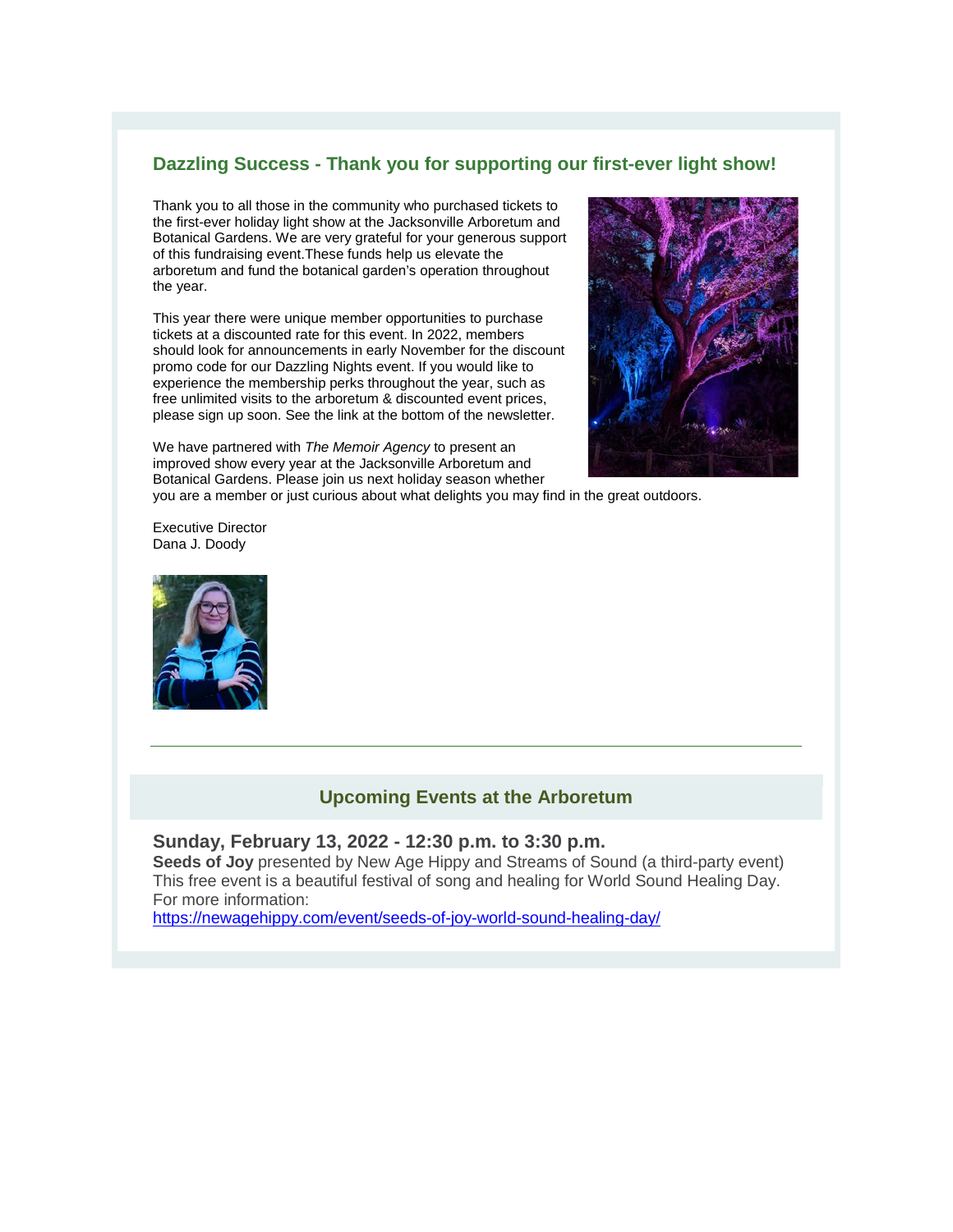# **SEEDS OF JOY**

**FREE EVENT** PRESENTED BY NEW AGE HIPPY & STREAMS OF SOUND

JOIN US IN SINGING AND DANCING TO 'RIVERS OF GOD" WRITTEN BY LYNN ROSE CURTIN & MARINA VITA FEATURING TAI CHI/QIGONG & YOGA 12:30PM TO 1:30PM

**SPREADING SEEDS OF JOY LOCALLY & GLOBALLY** 

**GullahGeechee Ancestral Tribute, Saturday, February 19, 2022 10:00 a.m.** 

## **GULLAHGEECHEE**

**Ancestral Tribute** story ~ song ~ dance

Presented by Anastatia Ketchen,

Gullah Geechee Sweetgrass

Traditions Keeper

Saturday, February 19, 2022 at 10 a.m.

sponsored by **Bank** 

 $Q$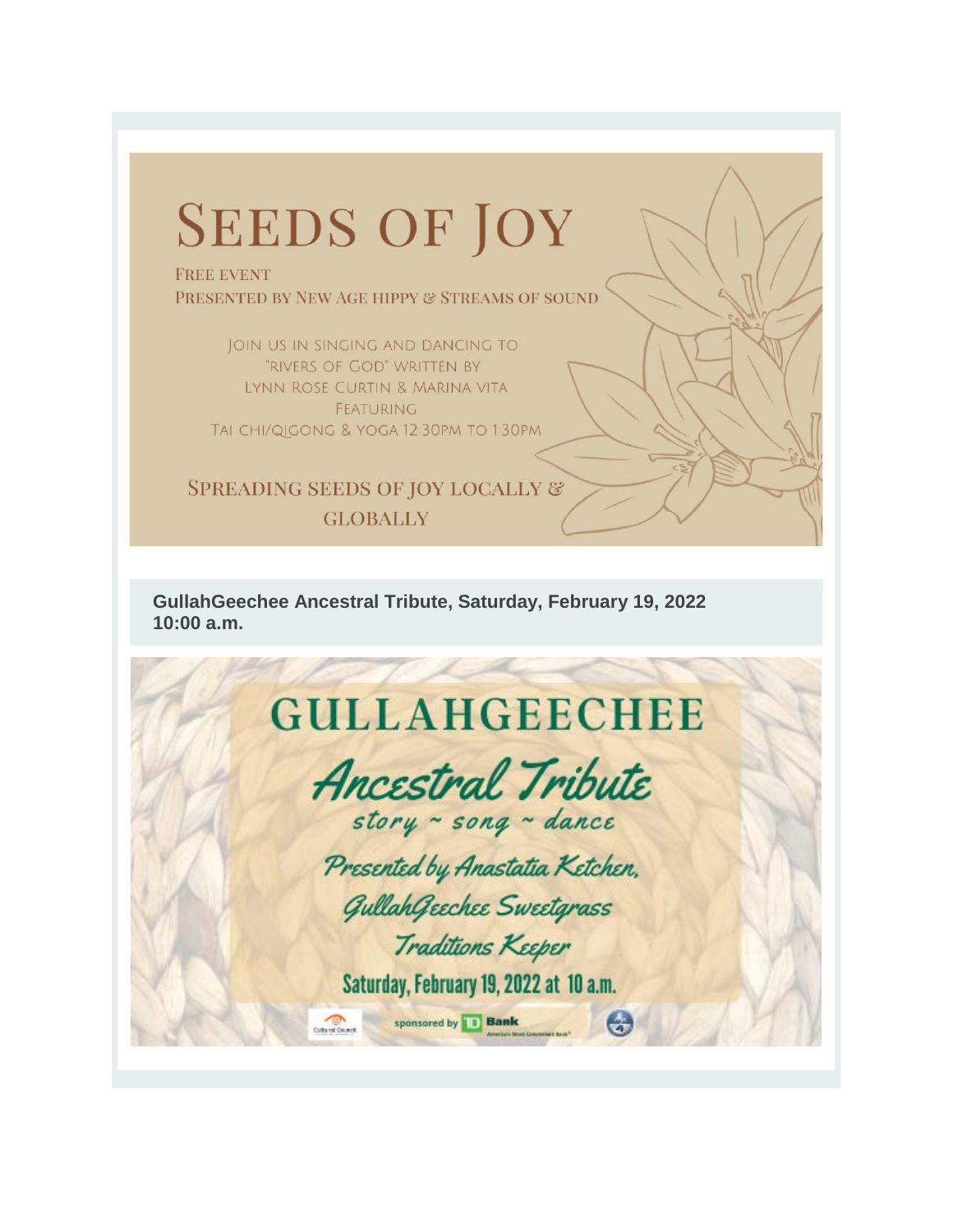Anastatia Ketchen is a diversified artist, published author, teacher, African Drummer, and GullahGeechee sweetgrass traditions keeper.

She captivates her audience with the sound of her drum and songs of her ancestors as she shares their stories.

Anastatia works in the GullahGeechee community, to ensure children know that the strength of their ancestors is also within them. She also continues to teach the history of Sweetgrass Basket making passed down within her family as a Sweetgrass Traditions Keeper with The Gullah Geechee Nation and Artist in Residency with the GullahGeechee Angel Network.

Anastatia works side by side with her mentor Elder Carlie Towne, The GullahGeechee Nation Minister of Information under the guidance of Queen Quet, Chieftess of The GullahGeechee Nation and many others to keep the culture alive.

Join us for a glimpse of the Gullah Geechee culture presented through story, song and dance.

(Please bring your own chairs)

**[To Register Click Here!](https://r20.rs6.net/tn.jsp?f=0010QgArD3GCFuM9Fqy_unjcYJh2Se2jRd3v_ughTQL9WcpBwnKZ6bp0GuoyB_napdB5jYqiZZoEby3ciGw7UoWneDbXzsAxuK1upqKRccfv5Usk5cy2hqTqm0x-yZ2JCjG3VgCkBrQyKSh16yqDj06Y2OqdLBZMbPzPzpC-kbO39qbNviniUFxvkMZAlT9SpEKvFTkekf73Jc=&c=7yyBZhr70U7Wd7dp7CMlxy0zvpyH6_Q4nTBuccQ2VrzOvGE-ve7Yvw==&ch=uzjd2sSPW-XYKmbaWRmqoa51xu1TYIZL_xLf38CL8IV3ILHXcjKnOw==)**

**Friday, March 4, 2022, at 6:00 p.m.** Discovering Nature Nearby

# A WALK UNDER THE Featuring Eddie Whisler, **MOSH Vice President of Educational Services** & Director of the Brian Gooding Planetarium MARCH 4 AT 6PM

**To Register Click Here!**

Everything and everyone is looking up! Join us on *Friday evening*, March 4, 6:00 p.m. as Eddie Whistler, the MOSH Vice President of Education Services and director of the Bryan Gooding Planetarium along with a special surprise guest, guide us in "looking up"! A Walk Under the Stars. Please bring your own chairs and telescopes.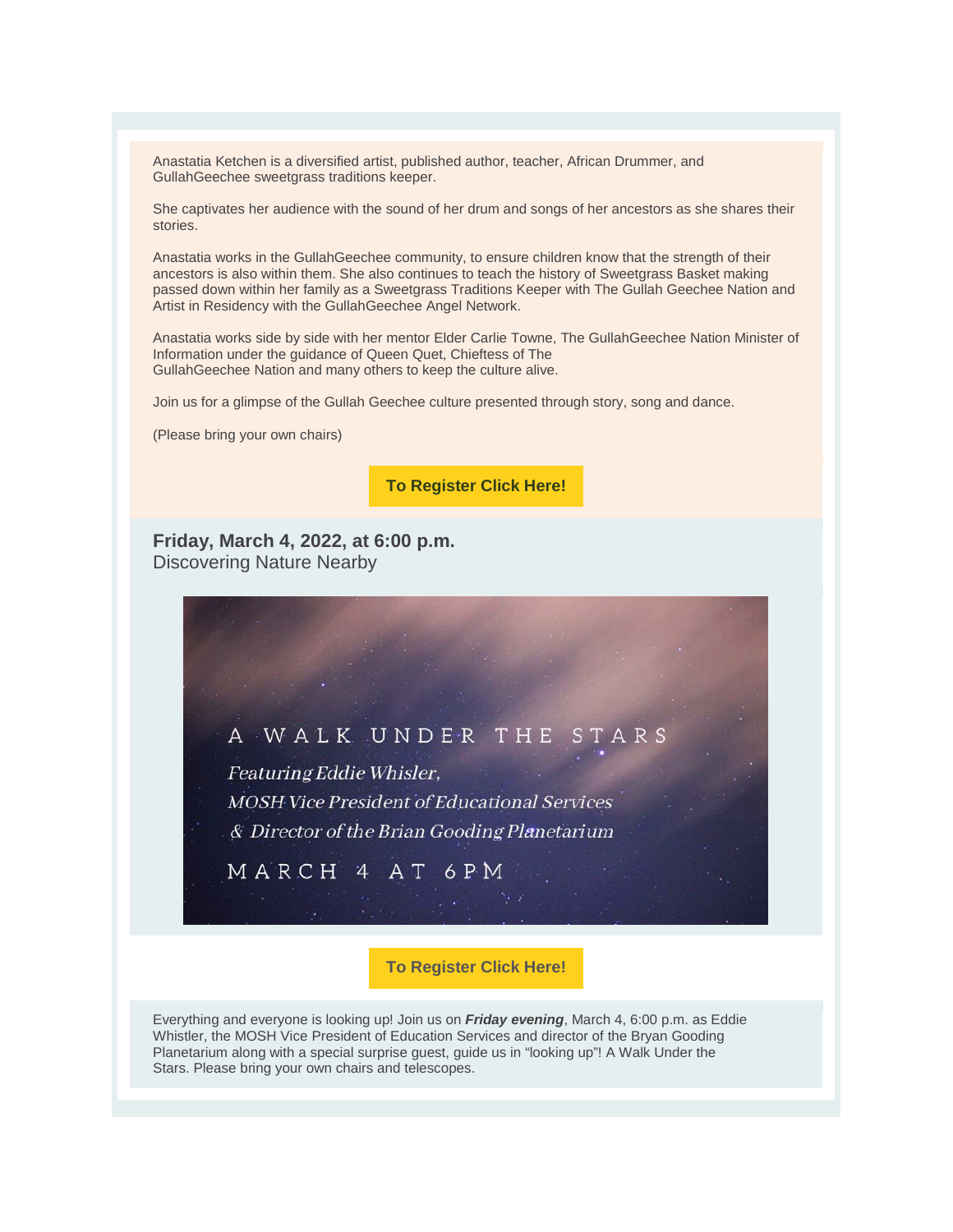#### **Saturday, March 26, 2022, at 10:00 a.m.** Gnomes at Home in the Arboretum

Part of our *Arts at the Arboretum* series. Local author and pastor, Clint Wilder, with a gift of storytelling from his father, began telling stories about the Gnomes to his children and grandchildren and now, after 50 years, has permission to share these stories and experiences with the rest of us! Author of My Adventures With Gnomes , "PC" joins us at the Arboretum where a family of Woodland Gnomes resides, to share his adventures.

### **SAVE THE DATE! - May 14 & 15, 2022, from 9:00 a.m. - 5:00 p.m.** A Brush With Nature





### **A BRUSH WITH NATURE 2022** May 14th & 15th 9am to 5pm A Plein Air Painting Event



We are already hard at work making sure our  $11<sup>th</sup>$  Annual A Brush With Nature will exceed expectations! There is a special brunch event being added to our weekend run of activities, details forthcoming.

**Featuring Live Music by 7 Street Band, Bold City Classics! Food from local food trucks and let's not forget the amazing art from First Coast Plein Air Painters!**

If you would like to volunteer for this amazing event please reach out to [info@Jacksonvillearboretum.org](mailto:info@Jacksonvillearboretum.org) Sponsorships are now available for A Brush With Nature, with over 2400 visitors at last year's event, this year promises to be bigger and better.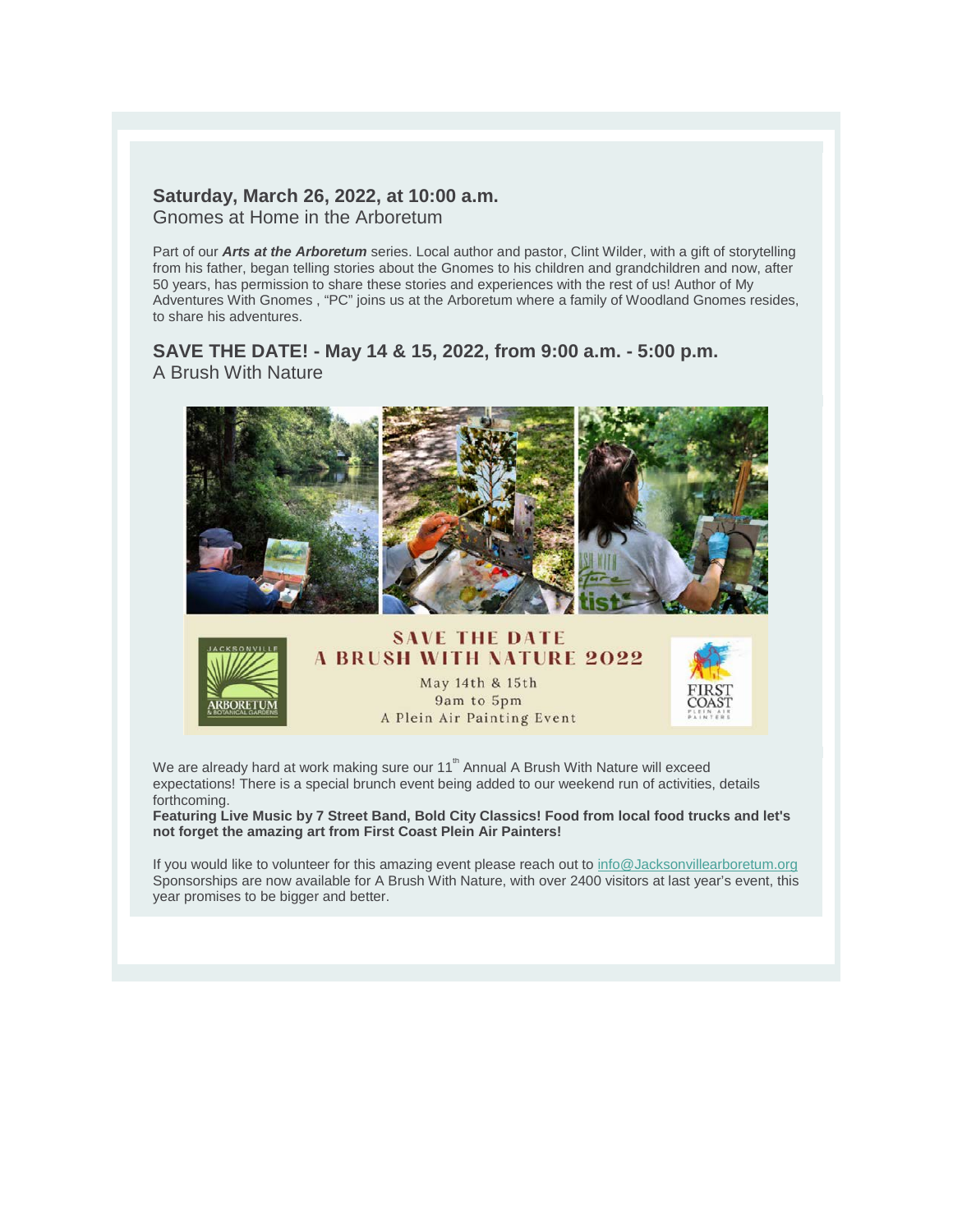

#### **How to support the Arboretum – Go Outside!**

Have a special occasion or event that needs a natural outdoor setting? Outside is where it's at! Why not host it at the Arboretum? Venue rental prices vary depending on the complexity of the event or occasion. A simple wedding ceremony, in a setting of your choice, is just \$299 for 2 hours, and up to 30 guests. The photos and memories will be spectacular! These prices won't last long! Reach out to us at [info@jacksonvillearboretum.org](mailto:info@jacksonvillearboretum.org) and we will be happy to answer your questions and send the necessary paperwork.

| <b>Steps</b>    |                 |
|-----------------|-----------------|
| Total           | 3,852,286 STEPS |
| <b>Distance</b> | 2,070.59 MI     |
| Daily Avg       | 6,048 STEPS     |

*Rick Beeson, Stepping Up for Health*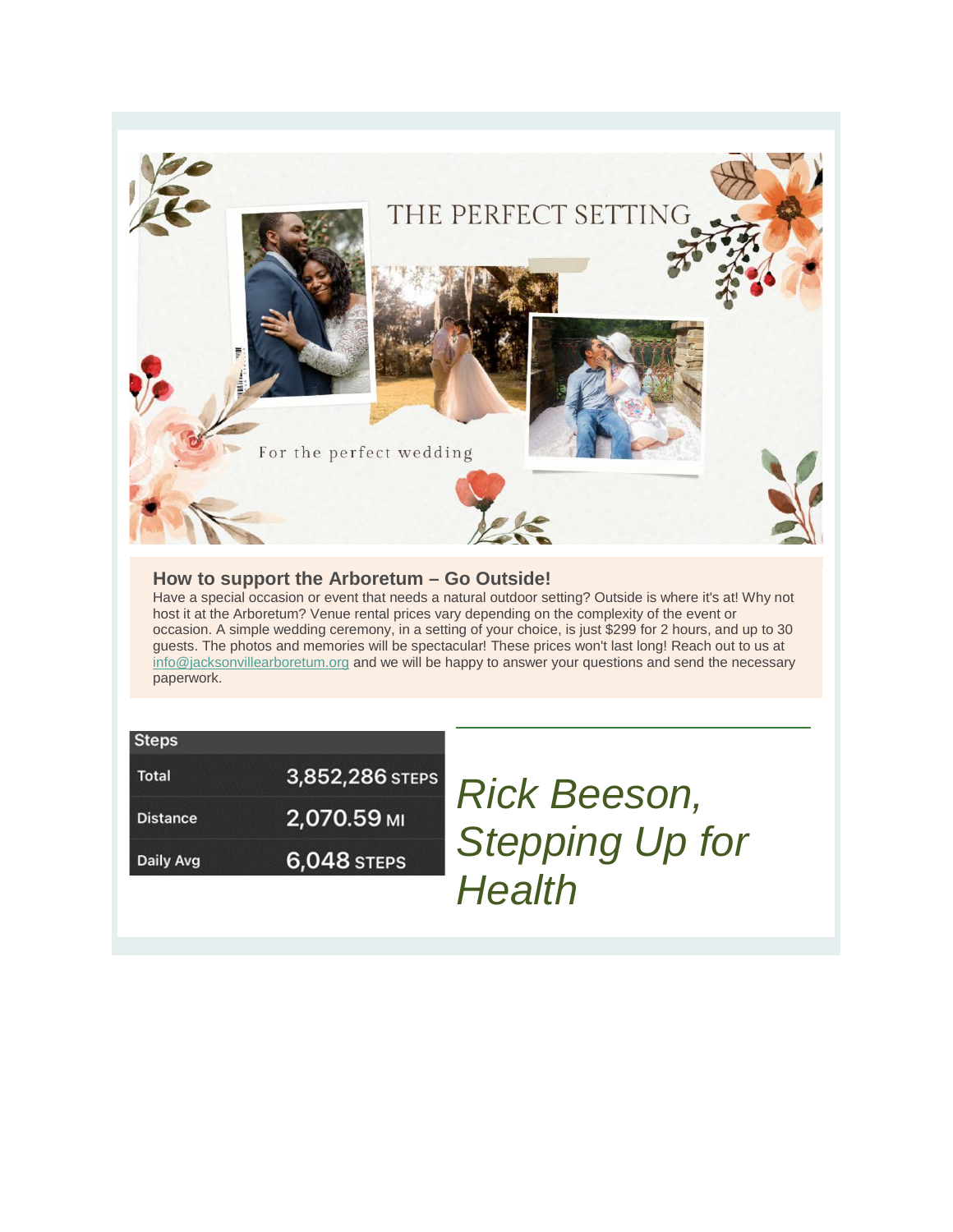Rick Beeson, Jacksonville Native, real estate professional, and self-described feral cat herder is a frequent visitor who has found good health walking the Arboretum. Rick says, "I used to get my exercise being a pallbearer to my friends who exercise until my own wake-up call." Rick's walking began around 10 years ago when his roommate went to hospice. His roommate was unconscious and then woke up (figuratively and literally) and started walking for his health. Being a man of "common sense," Rick decided to do likewise.

Rick was experiencing his own health challenges from being overweight and other issues including sleep apnea. And then he found freedom and health by walking in the

Arboretum. "People were locked up and couldn't go anywhere. They were uptight, upset and at the end of their rope". Rick decided to put in his ear buds and found that walking was his



freedom. Rick finds that his story inspires others. Rick calls himself "a lover, not a fighter" and is a staunch defender of the Arlington area. He helps when he can when and he delivers "blessing bags" to the downtown homeless.

You can see Rick at the Arboretum walking the trails "at the crack of dark" and that illustration is an actual read out from his exercise app. He is happy to share his story and listen to yours. Be sure to say hello to Rick when you see him on the trails at the Arboretum! We are glad that he is finding health and peace along with so many others!

Do you have a story that you would like to share with our newsletter readers about how the Arboretum has helped you achieve health goals? We would like to hear it! Please email: [info@jacksonvillearboretum.org](mailto:info@jacksonvillearboretum.org) and share with us!

### *Plant of the Month*

Trumpet Honeysuckle Vine (Lonicera sempervirens).

Trumpet Honeysuckle Vine (Lonicera sempervirens). This lovely vine is also called Coral Honeysuckle and Woodbine. It grows to about 15 feet in length in light exposure ranging from light shade to full sun. It is easily cultivated under a variety of situations from either seed or cuttings and can tolerate poor soil subject to drought. However, for maximum flowering, it is best cultivated in a sunny location. It is deciduous in North Florida (loses its leaves in the winter) but easily comes back in the spring. Trumpet Honeysuckle has beautiful red trumpet- shaped flowers which are irresistible to hummingbirds, bees, and butterflies. It



produces small, brilliant red berries which are attractive to birds, including waxwings, woodpeckers, chickadees, titmice, nuthatches, crows, and jays. If you do not have a yard to grow it in, you can grow it on your patio in a large pot using a cage or other supports for it to climb on and it can be easily pruned and shaped if you wish

## [Supporters & Partners](https://r20.rs6.net/tn.jsp?f=0010QgArD3GCFuM9Fqy_unjcYJh2Se2jRd3v_ughTQL9WcpBwnKZ6bp0D6xgteI3jxAhBGIYxpOvNPK-cjCcZVP-_O33eT0TtGSA8EToTW5QkHwiRA012TcswuIr4ftHZEJq7VXzqxR5J6gU-OBpRGD-gEp6QzUsmg2A72oLJahjGPZekqIsotI6g==&c=7yyBZhr70U7Wd7dp7CMlxy0zvpyH6_Q4nTBuccQ2VrzOvGE-ve7Yvw==&ch=uzjd2sSPW-XYKmbaWRmqoa51xu1TYIZL_xLf38CL8IV3ILHXcjKnOw==)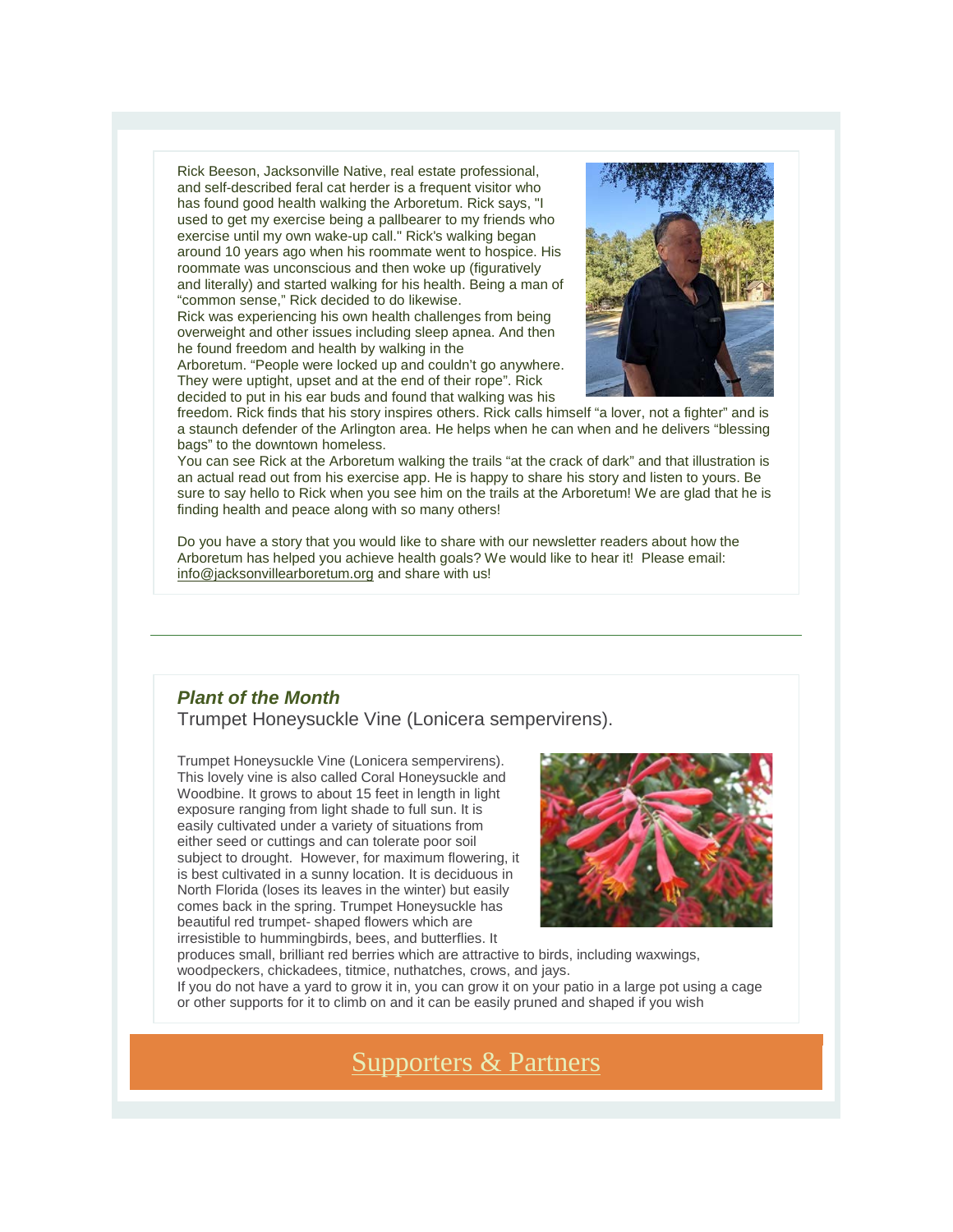#### **JOHN BARTRAM SOCIETY STEWARD \$5,000+**

bestbet

Kevin Driscoll, CFP The Driscoll Group

REI Jacksonville

Dr. Susan Carr

TD Bank

The Tredennick Family

The Van Vleck Family

George & Mary Elizabeth Varn

**Earthworks** 

#### **Gold Partner \$1000+**

The Burr Family

Dr. Cromer, Baywood Animal **Hospital** 

Cloud Family Amazing Fund

#### Caitlin Chandler

Steve & Betsy Crosby

Leah Cusker

Amy Franqui

Daniel Flynn Victoria Freeman

Julia Hawkins

Anne Lewellen

Ronald Dean Martin

Marcia Mederos

Jessica Salazar

Mike & Amy Fran

Robb & Pamela Mitchell

Alexander & Christina Pariente

Barbara Prynoski

Michael Stewart

#### **SILVER PARTNER \$500+**

Kevin Blalock & Carina Santalucia

Stuart & Hazel Bergman

E. Zimmerman Boulos

Kathy Dolge

Steward Driscoll

John & Sondie Frus

Dr. Lawrence & Kathy Kanter

Adina Pollan

Jane & John Pope

Audrey Ormerod

Anthony John Rigney, P.A. & Rigney Family

Ron and Carol Russell, Russell Blueberry Farm

Julie Simmons

Schacter Family Foundation

Ron & Lori Ann Whittington

#### **BRONZE PARTNER \$250+**

Wesley Adkins

Perry Allaire

Eldon & Martha Bekkum

Brian Bidwell

Stephen Connelly & Ellen **Middleton** 

Cathy Duncan

Nisha Durand

Corey Harris

Lad & Mindy Hawkins

Lindsay Lawrence

Jennifer Marko

Cheryl Munn Wright & Mark Wright

Bonnie Nackino

Charles & Sarah Kleeman

Danny Murphy

Vince & Susan Ober

Florin Roebig

Ronald Russell

Dean Scott

Tracy Scott

Priscilla Smith

Janet Streit

Antique Emporiam, Inc.

**MEMBER FRIENDS \$100+**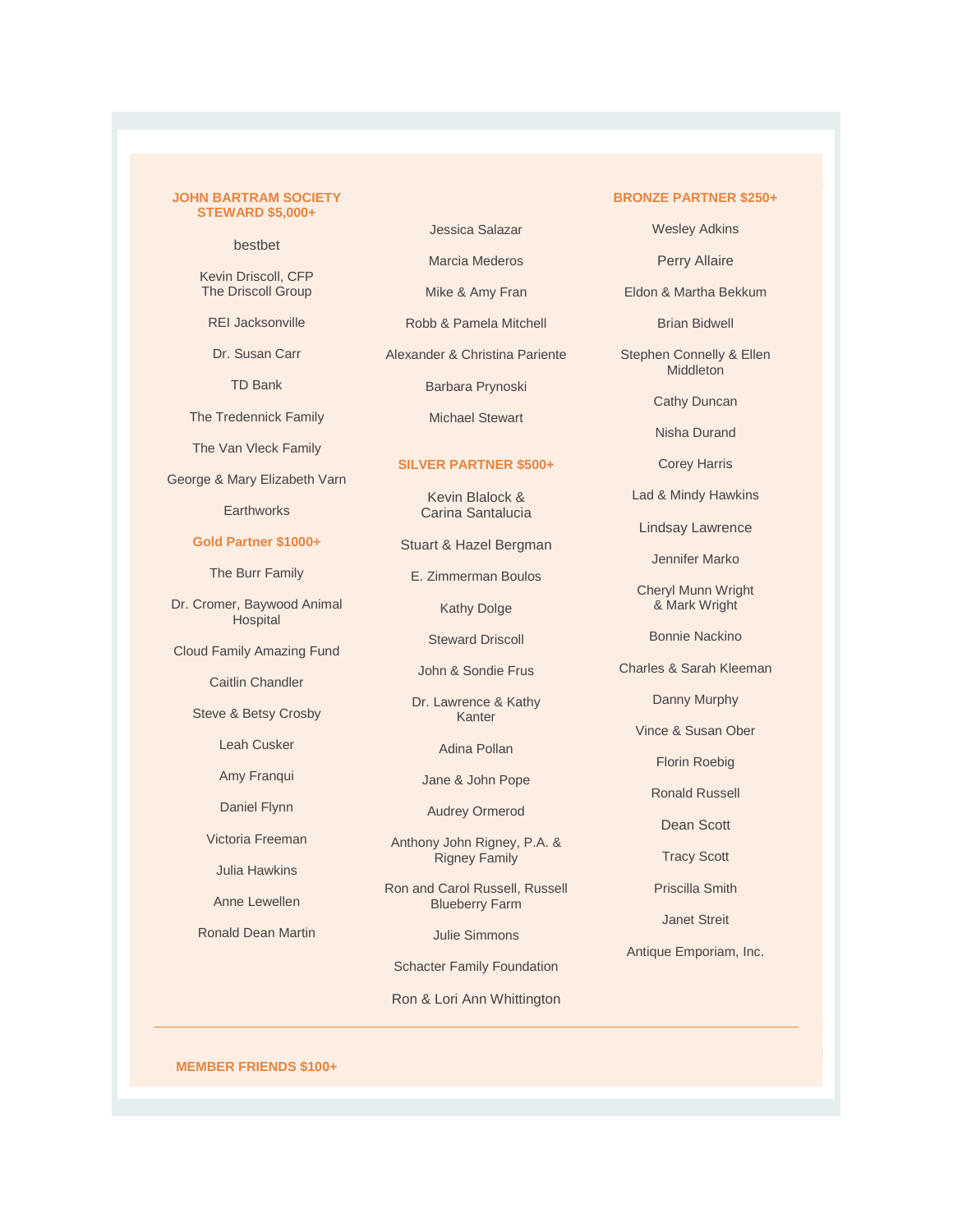Shana Arias Bill & Margaret Armstrong Joseph Anselman Barbara Barrett Judith Beaubouef Greg & Helen Beedy Gail Beveridge Richard Bizot Catherine Bosco Iva Bridwell Alex, Elin, Kelly & Liv Broner Tom & Nancy Broner Carolyn Brown J. Shepard & Maryann Bryan The Buie Estate Shannon Burns Robert Burt Comprehensive Canine Training Davron Cardenas Marilyn Carpenter Jeffrey Clements Jean Coker Catharine Corbin Carol Spawn Desmond Matt & Dana Doody Robin Donoho Darryle Wise & Cathy Duncan Winfield Duss Christopher Eckert

Lauretta & Clark Gaylord Sue Grusser Katherine Gunter Carol Hack DIane Hale Scott Hassel Karen & David Henderson Matthew & Sandra Hendricks Lena Hernandez Lois Hoeft Holy Spirit Catholic School Robert Ibanez Pat & Cliff Jeremiah Bryan Jordan Jim & Kathy Kotas Vicki Lake & Nick Carpetti Lorelei Lampe R Ward Lariscy Janine Leland & Tom Larson Drayton Lee Lassie Lee Jim & Jeannie Littleton Donald Lookingbill Diane Ludwig Laurie Mai Linda Martin Julie Mason Anne H. McCandless Sarah McElrey

Mary Pietan Julia Prescott Megan & Jamie Quinn Jonathan Raiti Denise Reagan Adam Robinson Kristina Robinson Matthew Robinson Sarah Robinson R.J. Richardson Barbara Roberts T. Rossi Martha Schee Mr. & Mrs. John C. Schmidt Greg & Robin Scott Richard Scott Kay Senn Melinda Simmons Butch Sims Valerie & Steven Smith Julie Spelman Tony & Rachel Stewart Summa Salts Jennifer Tamol Pamela Telis Lorin Thies Mary Toomey Patricia Vale Violet Garden Circle